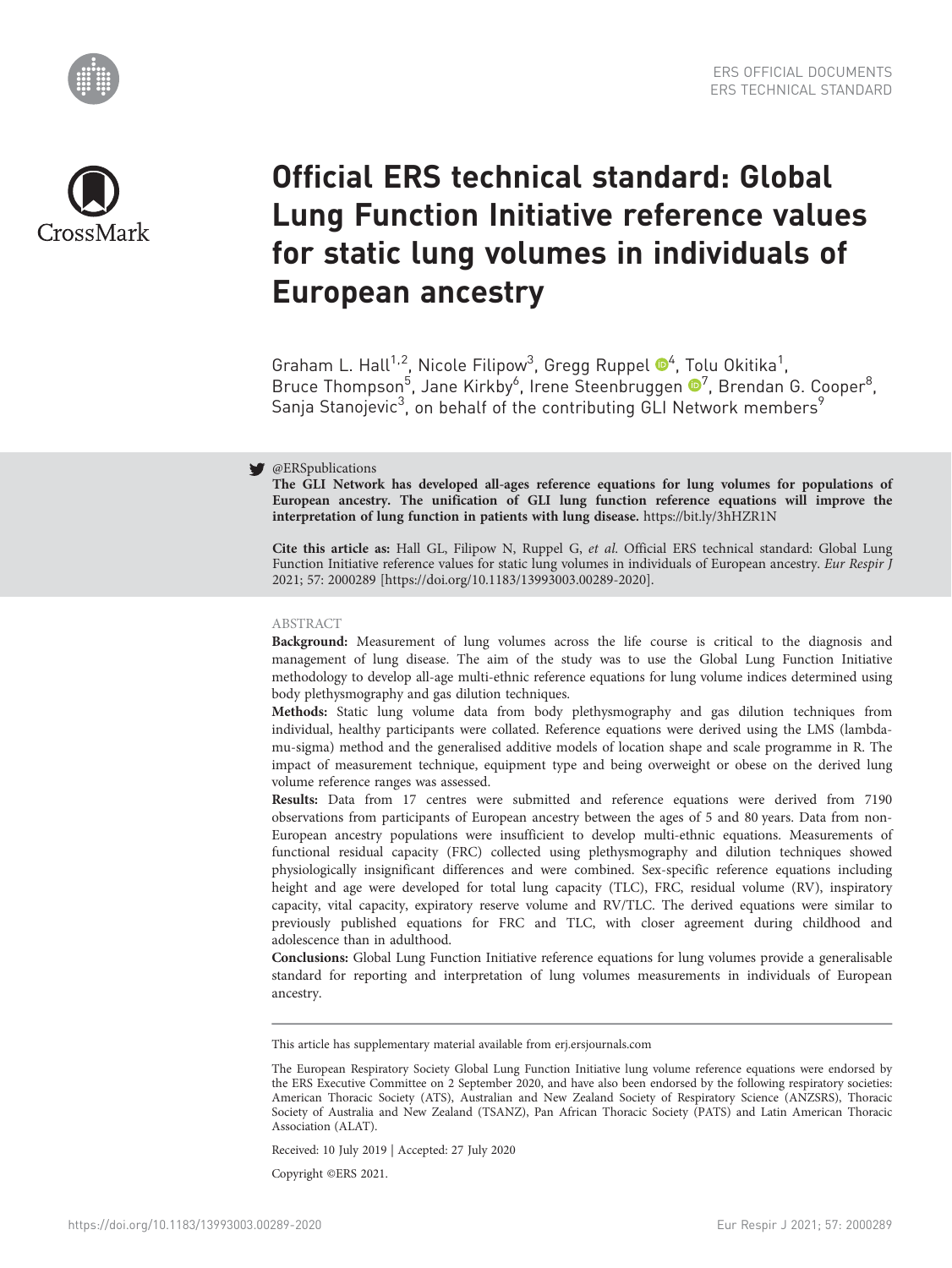# Introduction

All-age Global Lung Function Initiative (GLI) reference equations are available for spirometry [\[1\]](#page-10-0) and transfer factor of the lung for carbon monoxide  $(T_{\text{LCO}})$  [[2](#page-10-0)]. Through collation of normative data from around the world, the GLI Network has developed reference equations that facilitate standardised interpretation of lung function results and improve our understanding of normal lung growth and development [[3](#page-10-0)–[6\]](#page-10-0).

Static lung volumes (functional residual capacity (FRC), total lung capacity (TLC), residual volume (RV)) are often considered components of a "complete" pulmonary function test. Gas dilution techniques or plethysmography are required to measure FRC. The use of linked spirometry manoeuvres allows the measurement of vital capacity (VC), expiratory reserve volume (ERV) and inspiratory capacity (IC) and in combination with FRC allow the calculation of TLC and RV. Static lung volume measurements do not reveal a specific diagnosis, but rather provide a physiological pattern which can be used in conjunction with spirometry and  $T_{\text{LCO}}$  tests to refine a differential diagnosis [[7](#page-11-0)].

It is well accepted that individual lung volumes measured by plethysmography and gas dilution technique are not interchangeable [\[8\]](#page-11-0). Specifically, the difference in FRC measured by plethysmography and gas dilution in patients with obstructive lung disease is itself a measure of gas trapping. In addition, the specific properties of different dilution gases, and the techniques used to measure and calculate different indices can produce different results within an individual. However, the extent to which variations in the lung volumes acquired from different measurement techniques affects population variability and hence the upper and lower limits of normal in large, representative datasets of healthy individuals has yet to be evaluated.

Similar to other pulmonary function tests, measured lung volume values need to be compared to a reference population for appropriate interpretation [\[7\]](#page-11-0). Reference equations for lung volumes including the upper and lower limits of normal have been reported in children and adults [\[9](#page-11-0)–[18\]](#page-11-0); none have spanned the full paediatric and adult age range, and none evaluate different lung volume measurement techniques. There are currently no static lung volumes reference equations recommended by any of the respiratory societies, which has resulted in inconsistent reporting and interpretation of lung volume measurements across the world.

The objective of this study was to collate lung volume data from healthy individuals and derive GLI reference ranges for static lung volume indices.

#### Methods

An application was approved for a European Respiratory Society (ERS) task force to develop global lung volume reference values. Task force co-chairs and members were approved by the ERS. Task force members were scientists and healthcare professionals with significant experience in international guidelines and lung function testing and knowledge of respiratory physiology and statistical modelling. Potential conflicts of interest were disclosed to and vetted by the ERS.

#### Data sources

Authors of published studies that included lung volume measurements in healthy individuals were contacted and invited to share their data with the GLI lung volumes task force. Information about the task force was circulated through international and local respiratory societies to solicit unpublished data or published data that had not been identified. Data were accepted from lung volume measurements made using body plethysmography as well as gas dilution techniques (e.g. helium dilution and multiple-breath washout). Details about the equipment and methodology used, as well as information relating to adherence with current international technical standards [\[8](#page-11-0)] were collected from the published papers,

Affiliations: <sup>1</sup>Children's Lung Health, Wal-yan Respiratory Research Centre, Telethon Kids Institute, Perth, Australia. <sup>2</sup>School of Physiotherapy and Exercise Science, Curtin University, Perth, Australia. <sup>3</sup>Translational<br>Medicine, Hospital for Sick Children, Toronto, ON, Canada. <sup>4</sup>Pulmonary, Critical Care and Sleep Medicine, Saint Louis University School of Medicine, St Louis, MO, USA. <sup>5</sup>School of Health Sciences, Swinburne University of Technology, Melbourne, Australia. <sup>6</sup>Respiratory Medicine, Sheffield Children's Hospital NHS<br>Foundation Trust, Sheffield, UK. <sup>7</sup>Pulmonary Laboratory, Isala Klinieken, Zwolle, The Netherlands. <sup>8</sup>Lung Function and Sleep, University Hospital Birmingham and Institute of Clinical Sciences, University of<br>Birmingham, Birmingham, UK. <sup>9</sup>Contributing GLI Network members included representatives of centres that submitted data and members of the GLI Network Executive; a list of the Network members can be found in the acknowledgements section.

Correspondence: Graham L. Hall, Children's Lung Health, Telethon Kids Institute, PO Box 855, West Perth, 6872, WA, Australia. E-mail: [graham.hall@telethonkids.org.au](mailto:graham.hall@telethonkids.org.au)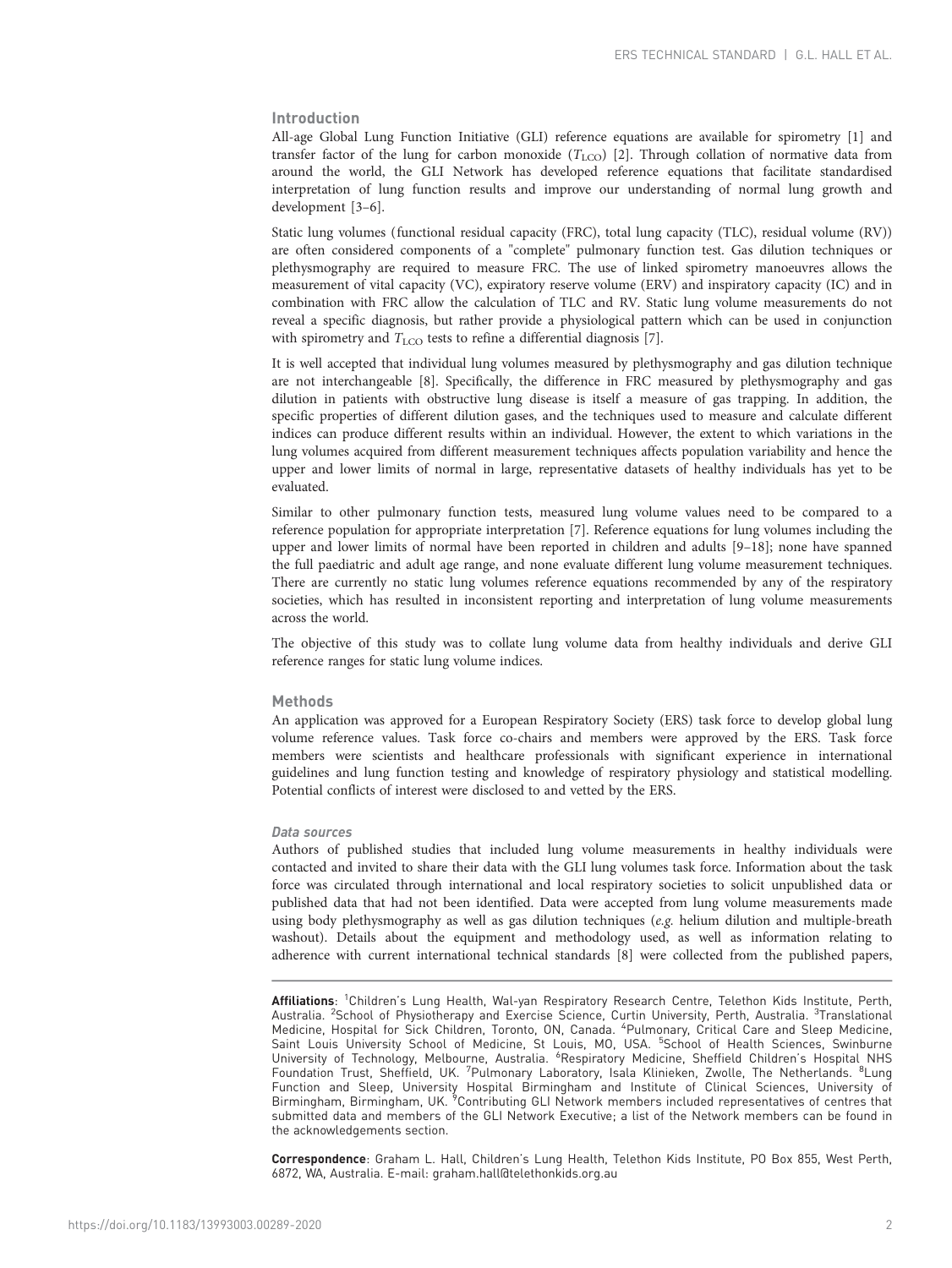from the authors or manufacturers directly, to confirm that methods were compatible with those currently available. As the GLI analytical team did not have access to raw data sources to confirm data quality, it was assumed that if contributors indicated that American Thoracic Society (ATS)/ERS standards were applied, then the submitted data met all acceptability and repeatability criteria of the relevant standards. All contributing authors provided explicit permission for data to be shared with the GLI Network and confirmed local regulatory approval for the collection and sharing of data. An online, secure data portal was used to capture data [\[19\]](#page-11-0). All data were anonymised and submitted using a standard data template; initial data queries were performed, and contributors were contacted to clarify outliers.

Health was defined as never-smoked with no history of self-reported or doctor-diagnosed respiratory disease. Outliers were identified using a priori criteria: forced expiratory volume in 1 s (FEV<sub>1</sub>) z-scores >5 or <-5, and height z-scores >5 or <-5 in children (age ≤18 years). These limits were used to identify data discrepancies and exclude participants in the extremes of the healthy population.

## Statistical analyses

The generalised additive models of location shape and scale (GAMLSS) [\[20\]](#page-11-0) modelling approach was applied [\[21, 22](#page-11-0)]. Briefly, the lambda-mu-sigma (LMS) method is an extension of regression analysis which includes three components: 1) the skewness (lambda), which models the departure of the variables from normality using a Box–Cox transformation; 2) the median (mu); and 3) the coefficient of variation (sigma), which models the spread of values around the median and adjusts for any non-uniform dispersion [[23](#page-11-0)]. The three quantities (LMS) are allowed to change with height and/or age, to reflect changes in lung function distributions as people grow and age. We applied the LMS method using the GAMLSS package in the statistical programme R. Goodness of fit was assessed by Schwartz Bayesian criteria, Q–Q plots and worm plots.

Lung volume technique  $(e.g.$  plethysmography compared with gas dilution), equipment and centre differences were systematically compared using two approaches. Firstly, reference equations were derived for all valid data and individual z-scores were calculated for each observation. A one-way ANOVA test was used to determine whether there were any statistically significant differences between calculated z-scores for each of the lung volume methods and equipment. In each case the largest group was used as the reference and mean±sp of the offset relative to the reference are reported. Secondly, technique, equipment and centre were each added to the final prediction model as covariates to determine whether 1) the addition of these variables improved model fit and 2) the variables were statistically significant and independent predictors of the relevant lung volume index.

As obesity is known to affect lung volumes, the impact of being overweight or obese on lung volume indices was assessed. Normal weight included individuals whose body mass index (BMI) was <85th centile for children [[24](#page-11-0)], and <25 kg·m−<sup>2</sup> from adults aged ⩾19 years. JONES and NZEKWU [\[25\]](#page-11-0) suggest that changes in FRC (and ERV) are exponential for BMI 25-30 kg·m<sup>-2</sup>, suggesting that a cut-off for normal weight of 25 kg·m<sup>-2</sup> is appropriate. z-scores in overweight individuals were summarised compared with normal-weight individuals.

As the majority of the data were from one centre, we examined any potential bias that might have arisen. A random sample of data were selected from this centre and reference equations were created using only the smaller dataset.

### Results

## Study population

Data from 17 centres in 11 countries ([table 1](#page-3-0)) were submitted, giving a total of 7721 measurements to the GLI lung volume task force. Similar to previous GLI task forces, many centres contributed smaller datasets, with a smaller number of centres contributing larger datasets; one centre contributed data from 3705 individuals. The vast majority of data (97.2%) came from participants of European ancestry. European ancestry was defined using the same classification as in the GLI spirometry analysis [\[1\]](#page-10-0). Data from participants of non-European ancestry were excluded (206 measurements). If FRC data were not submitted, we did not report other lung volume indices (for example VC derived from a slow VC manoeuvre). The available data, after exclusions, were from individuals aged 3.2–91.0 years and are summarised in [table 2](#page-3-0) and [supplementary figure S1.](http://erj.ersjournals.com/lookup/doi/10.1183/13993003.00289-2020.figures-only#fig-data-supplementary-materials) Due to the small number of participants aged  $\lt$ 5 years (n=35), and  $>80$  years (n=79), the equations and look-up tables are limited to 5–80 years. The average height of adult males was 171±7.6 cm (range 145–203 cm), and 157.7±7.0 cm in females (range 134–186 cm). In a subset of the submitted data ( $n=5605$ ),  $FEV<sub>1</sub>$  and forced vital capacity (FVC) data acquired from spirometry were submitted. In these participants, predicted lung function (z-scores) was derived from the 2012 GLI spirometry equations, resulting in a mean±sp z-score for  $FEV_1$ , FVC and FEV1/FVC ratio of 0.19±1.00 [\(figure 1a\)](#page-4-0), 0.31±1.00 [\(figure 1b\)](#page-4-0) and −0.23±0.83, respectively.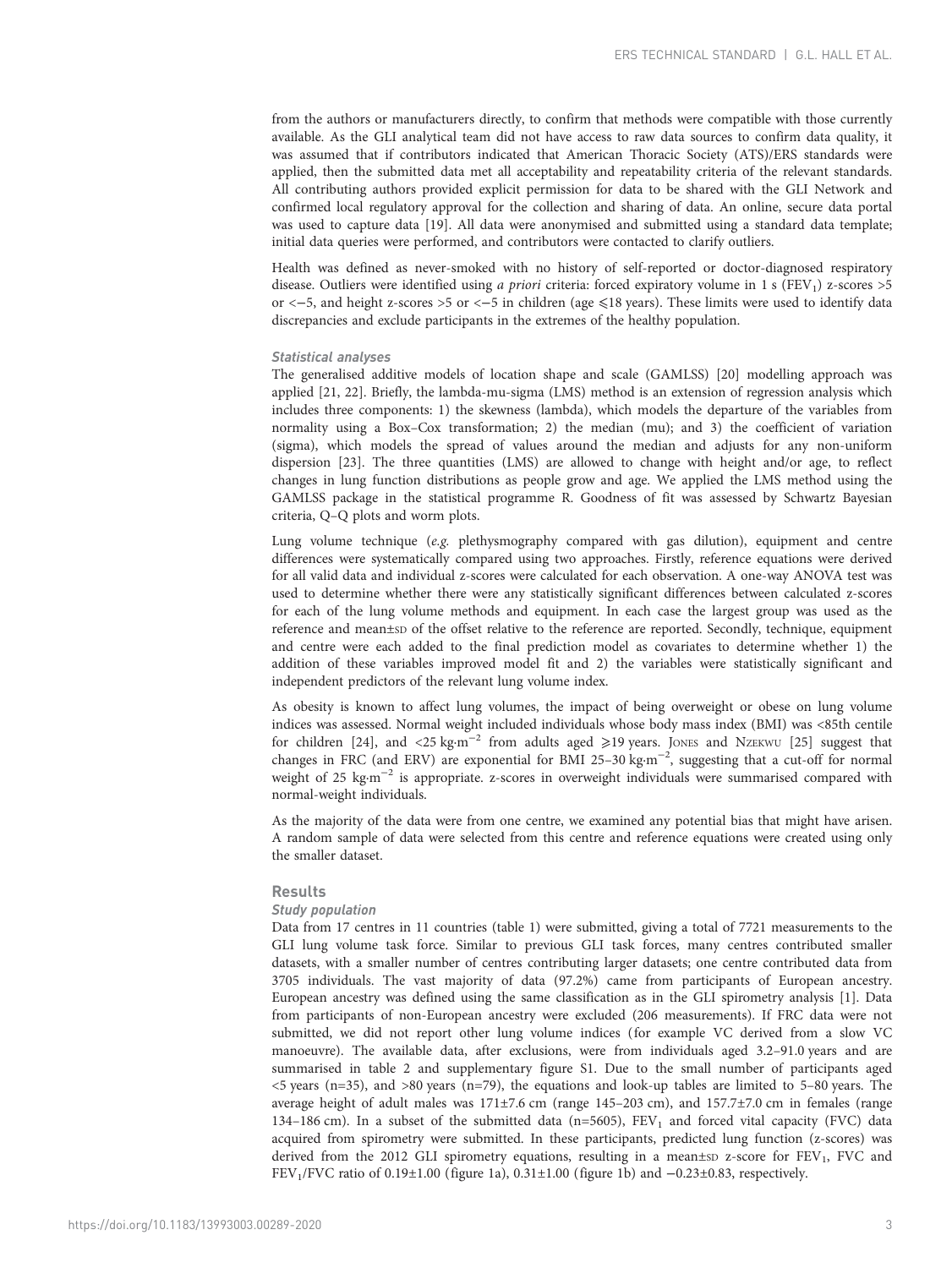| TADLE T Suffitually be data by centre before exclusions |                |                      |                   |              |                  |  |  |  |
|---------------------------------------------------------|----------------|----------------------|-------------------|--------------|------------------|--|--|--|
|                                                         | Participants n | <b>Equipment</b>     | European ancestry | <b>Obese</b> | $FEV1$ z-score   |  |  |  |
| <b>France</b>                                           | 184            | Jaeger MasterScreen  | 97.8              | 10.9         | $0.24 \pm 0.92$  |  |  |  |
| <b>Italy</b>                                            | 3705           | SensorMedics Vmax    | 100.0             | 24.0         | $0.31 \pm 0.96$  |  |  |  |
| Australia                                               | 128            | Eco Medics Exhalyzer | 93.0              | 8.6          |                  |  |  |  |
| Australia                                               | 66             | SensorMedics Vmax    | 100.0             | 4.6          | $0.26 + 0.91$    |  |  |  |
| <b>French Polynesia</b>                                 | 113            | CosMed               | 22.1              | 39.8         | $0.67 \pm 1.00$  |  |  |  |
| Australia                                               | 123            | SensorMedics Spectra | 100.0             | 8.1          | $0.23 \pm 0.90$  |  |  |  |
| Germany                                                 | 58             | ndd EasyOne Pro Lab  | 100.0             | 8.6          |                  |  |  |  |
| <b>Tunisia</b>                                          | 615            | Other                | 100.0             | 22.8         | $-0.31 \pm 1.16$ |  |  |  |
| Australia                                               | 91             | SensorMedics Spectra | 100.0             | 4.4          |                  |  |  |  |
| <b>Mexico</b>                                           | 132            | Jaeger Master Screen | 100.0             | 7.6          | $0.20 \pm 0.97$  |  |  |  |
| <b>Spain</b>                                            | 545            | Jaeger Master Screen | 100.0             | 0.0          | $-0.02\pm0.90$   |  |  |  |
| <b>Mexico</b>                                           | 164            | ndd EasyOne Pro Lab  | 100.0             | 11.6         | $0.10 \pm 1.18$  |  |  |  |
| <b>Mexico</b>                                           | 453            | ndd EasyOne Pro Lab  | 100.0             | 4.4          |                  |  |  |  |
| <b>Switzerland</b>                                      | 82             | Eco Medics Exhalyzer | 100.0             | 2.4          |                  |  |  |  |
| <b>Netherlands</b>                                      | 723            | Jaeger Master Screen | 100.0             | 4.0          |                  |  |  |  |
| <b>United States</b>                                    | 59             | Medisoft BodyBox     | 0.0               | 11.9         | $0.69 \pm 0.97$  |  |  |  |
| <b>United Kingdom</b>                                   | 160            | Jaeger Master Screen | 71.9              | 8.1          | $-0.06 \pm 1.05$ |  |  |  |

<span id="page-3-0"></span> $T$ ABLE 1  $\mathcal{C}$ ummary of data by centre before exclusions

Data are presented as % or mean±SD, unless otherwise stated. Summary of data submitted to the Global Lung Function Initiative (GLI) lung volumes task force. Obesity was defined as body mass index (BMI) >95th centile in children and BMI >30 kg·m−<sup>2</sup> in adults (aged >18 years). Some centres (n=11) submitted spirometry data from which the mean±sD of the forced expiratory volume in 1 s (FEV<sub>1</sub>) z-score was calculated using the GLI 2012 spirometry equations [1].

# Reference values

Sex-specific reference equations for FRC were derived ([table 3,](#page-4-0) [figure 2\)](#page-5-0). Initial analyses of the FRC values showed significant overlap between plethysmography and gas dilution techniques across all ages [\(supplementary figure S2a and table S1](http://erj.ersjournals.com/lookup/doi/10.1183/13993003.00289-2020.figures-only#fig-data-supplementary-materials)); therefore, preliminary models combined data from all techniques.

TABLE 2 Summary of the demographic characteristics of the available data for each lung volume index

|                     | <b>Participants</b> | Age years     | <b>Female</b> |
|---------------------|---------------------|---------------|---------------|
| <b>FRC</b>          |                     |               |               |
| He                  | 683                 | $22.3 - 87.0$ | 399 (58.4)    |
| N <sub>2</sub>      | 489                 | $3.2 - 50.0$  | 263 [53.8]    |
| Plethysmography     | 6018                | $6.0 - 91.0$  | 3434 (57.1)   |
| Combined techniques | 7190                | $3.2 - 91.0$  | 4096 (57.0)   |
| <b>TLC</b>          |                     |               |               |
| He                  | 681                 | $22.3 - 87.0$ | 398 (58.4)    |
| N <sub>2</sub>      | 229                 | $4.0 - 12.9$  | 113 (49.3)    |
| Plethysmography     | 5905                | $6.0 - 91.0$  | 3367 (57.0)   |
| Combined techniques | 6815                | $4.0 - 91.0$  | 3878 (56.9)   |
| <b>RV</b>           |                     |               |               |
| Combined techniques | 5660                | $4.9 - 91.0$  | 3296 (58.2)   |
| <b>ERV</b>          |                     |               |               |
| Combined techniques | 4741                | $7.1 - 91.0$  | 2768 (58.4)   |
| IC                  |                     |               |               |
| Combined techniques | 5461                | $4.0 - 91.0$  | 3167 (58.0)   |
| <b>VC</b>           |                     |               |               |
| Combined techniques | 5654                | $4.9 - 91.0$  | 3300 (58.4)   |

Data are presented as n, range or n (%). Demographics of submitted data are presented in relation to the method used to collect data (either helium (He) or nitrogen (N2) multiple-breath washout or plethysmography). FRC: functional residual capacity; TLC: total lung capacity; RV: residual volume; ERV: expiratory reserve volume; IC: inspiratory capacity; VC: vital capacity. RV was calculated as TLC − VC if VC was available and as FRC – ERV if ERV was available.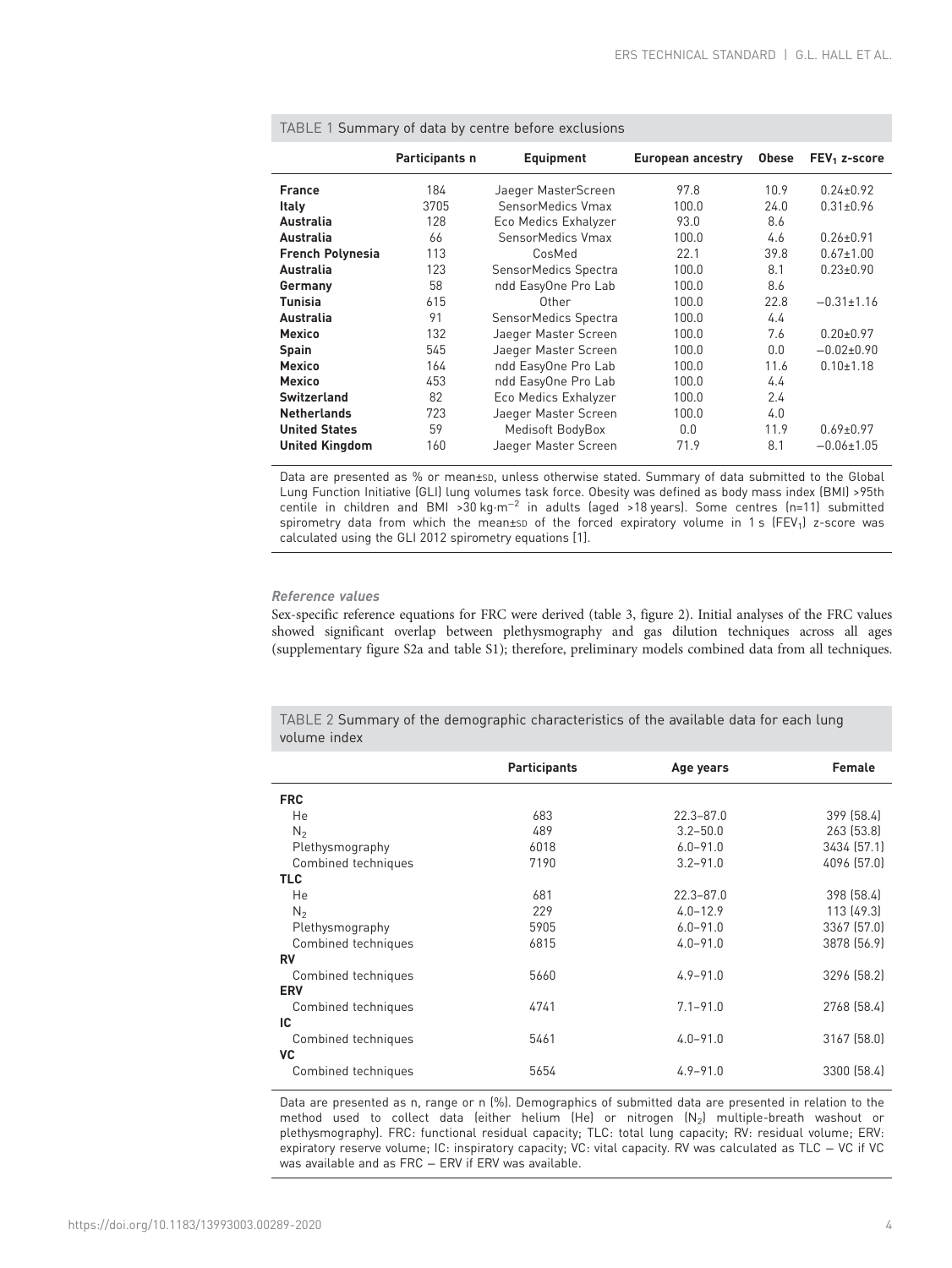<span id="page-4-0"></span>

FIGURE 1 Available a) forced expiratory volume in 1 s (FEV<sub>1</sub>) z-scores and b) forced vital capacity (FVC) z-scores from participants with lung volume data. FEV<sub>1</sub> and FVC data were submitted from 5605 individuals with matching lung volumes data. Data were a good fit to the Global Lung Function Initiative 2012 spirometry reference equations [\[1](#page-10-0)] with a mean±sp of 0.19±1.00 for FEV<sub>1</sub> and 0.31±1.00 for FVC.

Subsequently, we tested whether the predicted values derived from the combined data systematically differed according to which method was used to measure FRC. While there were statistically significant differences between collection methods ([supplementary figure S3a](http://erj.ersjournals.com/lookup/doi/10.1183/13993003.00289-2020.figures-only#fig-data-supplementary-materials)) and equipment type [\(supplementary](http://erj.ersjournals.com/lookup/doi/10.1183/13993003.00289-2020.figures-only#fig-data-supplementary-materials) [figure S4a\)](http://erj.ersjournals.com/lookup/doi/10.1183/13993003.00289-2020.figures-only#fig-data-supplementary-materials), these differences were not clinically or physiologically meaningful with relative differences of <150 mL [\(supplementary table S1](http://erj.ersjournals.com/lookup/doi/10.1183/13993003.00289-2020.figures-only#fig-data-supplementary-materials)) and within 0.5 z-scores ([supplementary figure S3a](http://erj.ersjournals.com/lookup/doi/10.1183/13993003.00289-2020.figures-only#fig-data-supplementary-materials)). A worked example to calculate the predicted value, limits of normal and z-scores is included in the [supplementary material](http://erj.ersjournals.com/lookup/doi/10.1183/13993003.00289-2020.figures-only#fig-data-supplementary-materials).

Sex-specific predicted values for TLC were derived from the combined gas dilution and plethysmographic measurements (table 3, [supplementary figures S2b and S3b](http://erj.ersjournals.com/lookup/doi/10.1183/13993003.00289-2020.figures-only#fig-data-supplementary-materials)). Similar to the FRC values, there were statistically significant, but not clinically relevant differences in TLC between the different techniques [\(supplementary figure S3](http://erj.ersjournals.com/lookup/doi/10.1183/13993003.00289-2020.figures-only#fig-data-supplementary-materials)) or equipment ([supplementary figure S4\)](http://erj.ersjournals.com/lookup/doi/10.1183/13993003.00289-2020.figures-only#fig-data-supplementary-materials) with differences being <200 mL [\(supplementary table S1\)](http://erj.ersjournals.com/lookup/doi/10.1183/13993003.00289-2020.figures-only#fig-data-supplementary-materials).

| TABLE 3 Equations for predicted values for the median $(M)$ , the variability around the median $(S)$ and the skewness $(L)$ for |
|----------------------------------------------------------------------------------------------------------------------------------|
| each of the test indices are presented for all data. Mspline and Sspline correspond to the age-varying coefficients from the     |
| look-up tables available in the supplementary material or for download from the Global Lung Function Initiative website:         |
| www.lungfunction.org                                                                                                             |

|               | <b>Sex</b> | <b>Median (M)</b>                                           | Variability around the median (S)           | <b>Skewness (L)</b> |
|---------------|------------|-------------------------------------------------------------|---------------------------------------------|---------------------|
| <b>FRC</b>    | Male       | $exp[-13.4898+0.1111*log[age]+2.7634*log[height]+Msplit]$   | $exp[-1.60197 + 0.01513*log[age] + Ssplit]$ | 0.3416              |
|               | Female     | $exp[-12.7674+0.1251*log[age]+2.6049*log[height]+Msplit]$   | $exp[-1.48310 - 0.03372*log[age]+Ssplit]$   | 0.2898              |
| TLC.          | Male       | $exp(-10.5861+0.1433*log[age]+2.3155*log[height]+Msplit]$   | exp(-2.0616143-0.0008534*age+Sspline        | 0.9337              |
|               | Female     | $exp[-10.1128 + 0.1062*log[age]+2.2259*log[height]+Msplit]$ | exp(-2.0999321+0.0001564*age+Sspline)       | 0.4636              |
| RV            | Male       | exp(-2.37211+0.01346*age+0.01307*height+Mspline)            | exp(-0.878572-0.007032*age+Sspline)         | 0.5931              |
|               | Female     | exp(-2.50593+0.01307*age+0.01379*height+Mspline)            | exp(-0.902550-0.006005*age+Sspline)         | 0.4197              |
| <b>RV/TLC</b> | Male       | exp(2.634+0.01302*age-0.00008862*height+Mspline)            | exp(-0.96804-0.01004*age+Sspline)           | 0.8646              |
|               | Female     | exp(2.666+0.01411*age-0.00003689*height+Mspline)            | exp(-0.976602-0.009679*age+Sspline)         | 0.8037              |
| <b>ERV</b>    | Male       | exp(-17.328650-0.006288*age+3.478116*log(height)+Mspline)   | exp(-1.307616+0.009177*age)                 | 0.5517              |
|               | Female     | exp(-14.145513-0.009573*age+2.871446*log(height)+Mspline)   | exp(-1.54992+0.01409*age)                   | 0.5326              |
| IC.           | Male       | exp(-10.121688+0.001265*age+2.188801*log(height)+Mspline)   | exp(-1.856546+0.002008*age)                 | 1.146               |
|               | Female     | exp(-9.4438787-0.0002484*age+2.0312769*log(height)+Mspline) | exp(-1.775276+0.002673*age)                 | 0.9726              |
| <b>VC</b>     | Male       | exp(-10.134371-0.003532*age+2.307980*log(height)+Mspline)   | exp(-2.1367411+0.0009367*age                | 0.8611              |
|               | Female     | exp(-9.230600-0.005517*age+2.116822*log(height)+Mspline     | exp(-2.220260+0.002956*age                  | 1.038               |

FRC: functional residual capacity; TLC: total lung capacity; RV: residual volume; ERV: expiratory reserve volume; IC: inspiratory capacity; VC: vital capacity.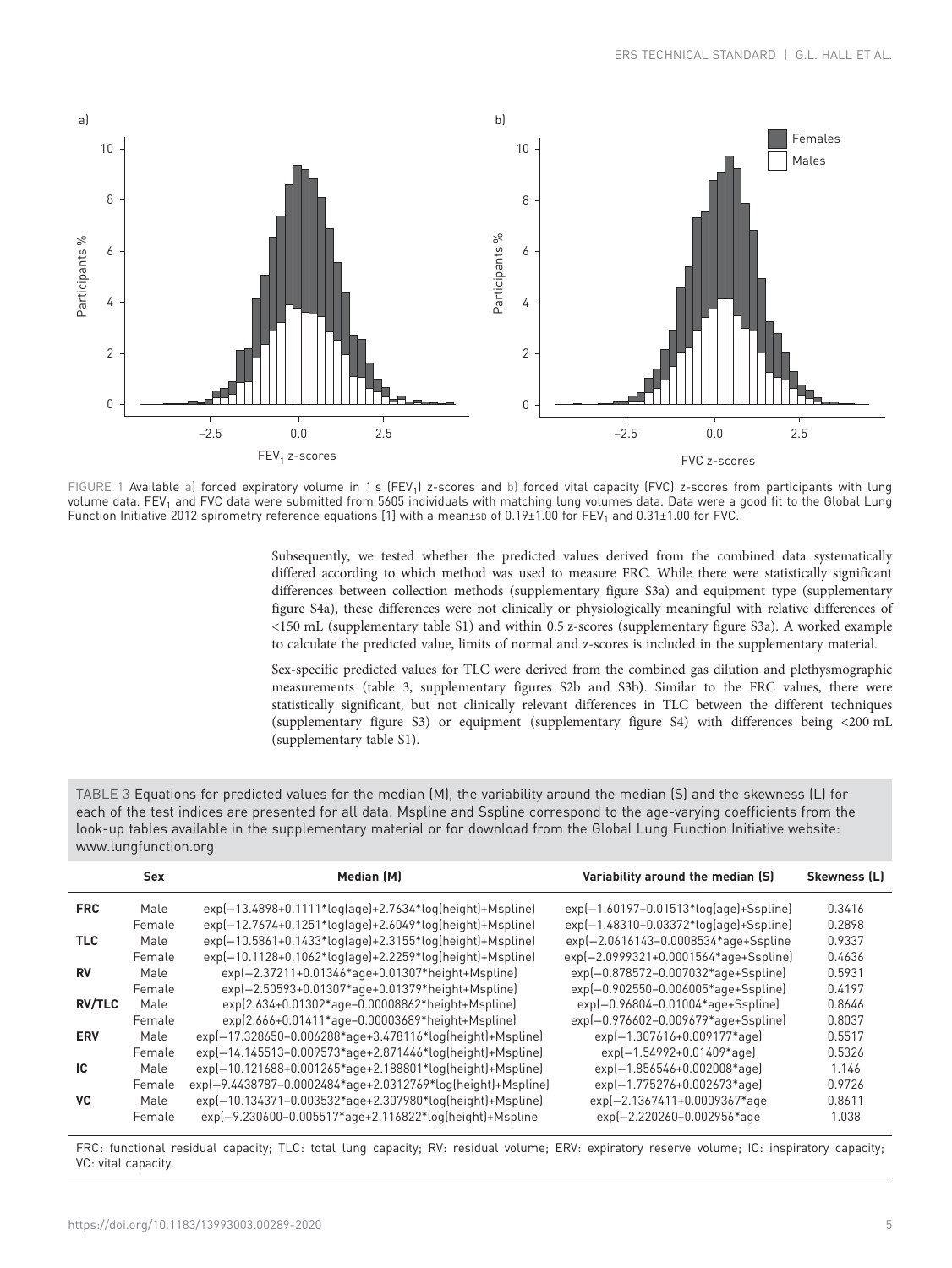<span id="page-5-0"></span>![](_page_5_Figure_1.jpeg)

FIGURE 2 Predicted equations for a) females and b) males: i) functional residual capacity (FRC), ii) total lung capacity (TLC), iii) residual volume (RV), iv) RV/TLC, v) expiratory reserve volume (ERV), vi) inspiratory capacity (IC) and vii) vital capacity (VC) across age (limits of normal).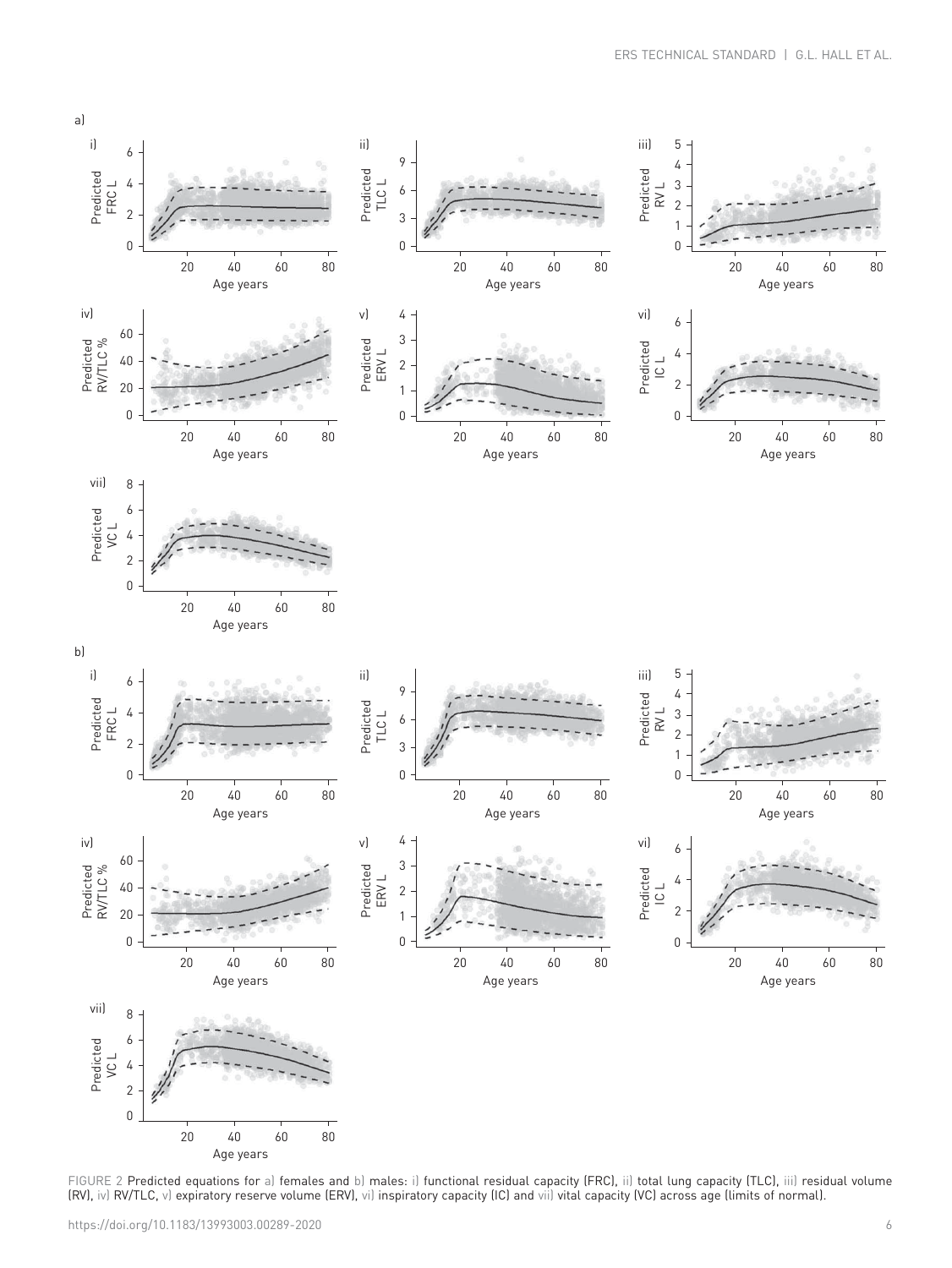![](_page_6_Figure_1.jpeg)

FIGURE 3 Between-subject variability<br>(coefficient of variation) for (coefficient of variation) for functional residual capacity (FRC) and total lung capacity (TLC) for males (M) and females (F). The average coefficient of variation at each age is presented assuming the average height for individuals at each age. Coefficients of variation for other indices are included in [supplementary figure S9.](http://erj.ersjournals.com/lookup/doi/10.1183/13993003.00289-2020.figures-only#fig-data-supplementary-materials)

The predicted RV and RV/TLC equations are presented in [table 3](#page-4-0) and [figure 2](#page-5-0). Differences in RV values between the different techniques were greater than those observed for FRC and TLC [\(supplementary table](http://erj.ersjournals.com/lookup/doi/10.1183/13993003.00289-2020.figures-only#fig-data-supplementary-materials) [S1\)](http://erj.ersjournals.com/lookup/doi/10.1183/13993003.00289-2020.figures-only#fig-data-supplementary-materials). In addition, reference equations were created for ERV and IC [\(table 3,](#page-4-0) [figure 2\)](#page-5-0).

#### Population variability

The changes in the population variability (expressed as coefficient of variation) of FRC and TLC with age are presented in figure 3. The population variability of FRC was similar between males and females and relatively age-independent with an average coefficient of variation of ∼20%. For TLC, younger children had more variable results than adolescents and adults, with variability between males and females being similar. Population variability of other indices tended to vary across the age range ([supplementary figure S5](http://erj.ersjournals.com/lookup/doi/10.1183/13993003.00289-2020.figures-only#fig-data-supplementary-materials)) and was markedly increased for RV, and consequently RV/TLC in children and adults aged <40 years. In contrast, population variability was highest in older adults for ERV ([supplementary figure S5](http://erj.ersjournals.com/lookup/doi/10.1183/13993003.00289-2020.figures-only#fig-data-supplementary-materials)). As a result, it is inappropriate to apply a fixed limit of normality for the majority of lung volume indices. The impact of age-related changes in RV and its influence on the upper limit of normal are highlighted in [supplementary figure S6.](http://erj.ersjournals.com/lookup/doi/10.1183/13993003.00289-2020.figures-only#fig-data-supplementary-materials)

# Sensitivity analyses

A significant proportion of the data submitted was obtained in either overweight (38.5%) or obese (16.3%) individuals. On average, the overweight and obese children and adults had lower FRC z-scores (−0.19±1.01 for males, −0.24±0.99 for females) and lower ERV z-scores (−0.19±=1.0 for males, −0.25±0.99 for females) ([supplementary table S2\)](http://erj.ersjournals.com/lookup/doi/10.1183/13993003.00289-2020.figures-only#fig-data-supplementary-materials). However, the majority of observations (95.1%) were within  $\pm 2$  z-scores [\(supplementary figure S7\)](http://erj.ersjournals.com/lookup/doi/10.1183/13993003.00289-2020.figures-only#fig-data-supplementary-materials). In the evaluation of the impact of BMI on a continuous scale, the weight bias was not observed for TLC or RV, but was observed for FRC and ERV [\(supplementary figure S7\)](http://erj.ersjournals.com/lookup/doi/10.1183/13993003.00289-2020.figures-only#fig-data-supplementary-materials). On an individual level, the differences in observed values using the predicted values generated from the normal-weight population only (equations not provided), and including the overweight population are not dramatically different, with differences in predicted TLC, FRC and RV being <75 mL and <2.5% [\(supplementary table S3](http://erj.ersjournals.com/lookup/doi/10.1183/13993003.00289-2020.figures-only#fig-data-supplementary-materials)).

In addition, the influence of the largest dataset was evaluated. Firstly, we compared the overlap in observed values for the largest centre and all other centres ([supplementary figure S8\)](http://erj.ersjournals.com/lookup/doi/10.1183/13993003.00289-2020.figures-only#fig-data-supplementary-materials); visually there was no bias detected and the observations from all other centres overlapped with the largest centre. We tested equations developed using a smaller subset of the largest centre (n=400); the predicted equations were similar if a smaller subset of the largest centre was used instead of the full sample size (data not shown).

## Comparison with existing reference values

Overall, the GLI equations were similar to most previously published equations for FRC and TLC [\(figure 4\)](#page-7-0), with closer agreement during childhood and adolescence than in adulthood. The biggest differences were observed for RV and RV/TLC in adults, particularly between the current GLI equations and the GOLDMAN and BECKLAKE [\[14\]](#page-11-0) and the European Coal and Steel Community (ECSC) equations [\(figure 4](#page-7-0), [supplementary figure S9\)](http://erj.ersjournals.com/lookup/doi/10.1183/13993003.00289-2020.figures-only#fig-data-supplementary-materials).

The VC equations were similar to those of FVC measured by spirometry ([supplementary figure S10 and](http://erj.ersjournals.com/lookup/doi/10.1183/13993003.00289-2020.figures-only#fig-data-supplementary-materials) [table S4\)](http://erj.ersjournals.com/lookup/doi/10.1183/13993003.00289-2020.figures-only#fig-data-supplementary-materials). However, the VC equations are based on a significantly smaller sample size and limited data in early adulthood which could explain the differences. The differences in z-scores between predicted VC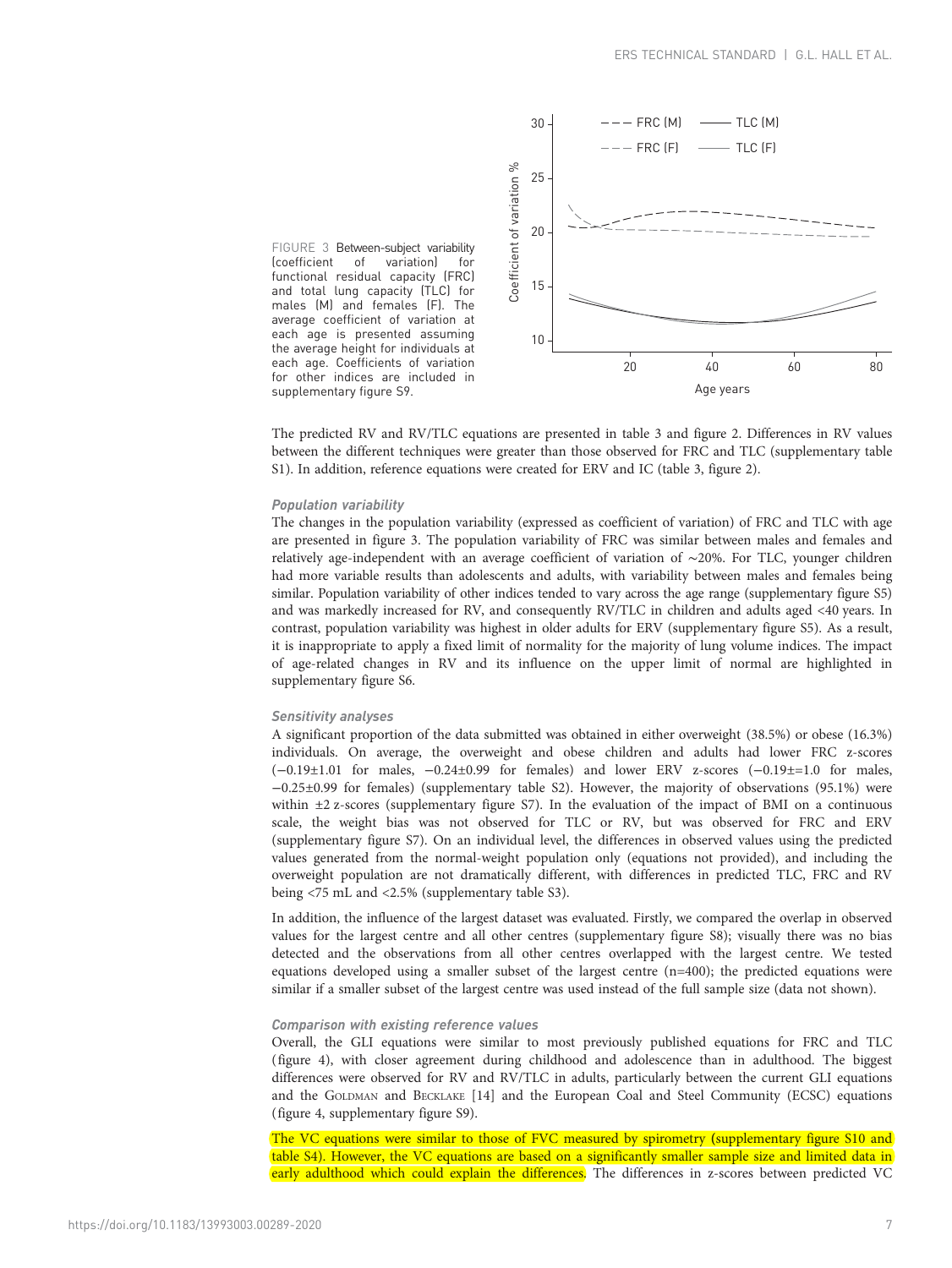<span id="page-7-0"></span>![](_page_7_Figure_1.jpeg)

FIGURE 4 Comparison with commonly used reference equations in males. A comparison of commonly used equations in females are presented in [supplementary figure S9](http://erj.ersjournals.com/lookup/doi/10.1183/13993003.00289-2020.figures-only#fig-data-supplementary-materials). Predicted a) functional residual capacity (FRC), b) total lung capacity (TLC), c) residual volume (RV) and d) RV/TLC. GLI: Global Lung Function Initiative; ECSC: European Coal and Steel Community, NR: not reported.

> (from the reference equations derived here) and FVC (derived from the GLI 2012 spirometry equations) were small (mean±sp z-score difference 0.19±0.89).

#### Physiologically relevant differences

The GLI Network has previously reported a *physiologically relevant difference* in spirometry equated to 0.5 z-score. For the reported indices a 0.5 z-score difference at a population level equated to change of ∼10% for FRC and ∼8% for IC and was stable with age. For TLC the 0.5 z-scores equate to ∼8% in young children and older adults and ∼5% in adults aged 30–50 years. A 0.5 difference in z-score was associated with larger differences in ERV and RV, starting at ∼13% in childhood and increasing to ∼30% in older adults. As the population variability varies with age and sex, these are approximations.

## **Discussion**

We report the collation and analysis of lung function indices derived from static lung volume measurements (body plethysmography and gas dilution techniques) obtained in healthy participants of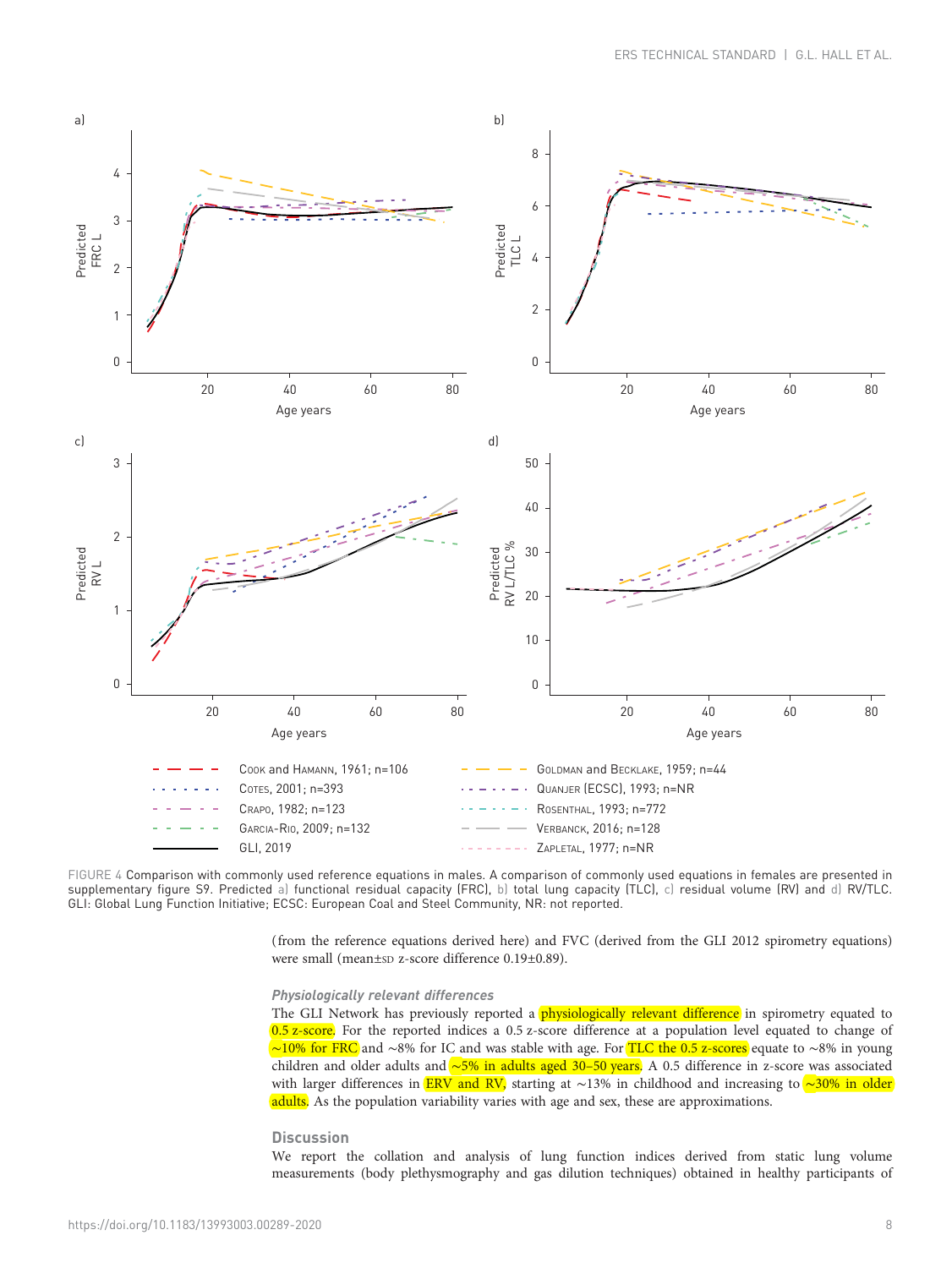European ancestry. In healthy individuals, lung volume data collected for two gas dilution techniques (nitrogen washout and helium dilution) and body plethysmography demonstrated remarkable overlap. The development of sex-specific reference equations that summarise the height and age-related changes in static lung volume indices across the age spectrum for individuals of European ancestry should improve the standardisation of the reporting and interpretation of lung volume measurements. The combination of data derived from multiple equipment types in healthy individuals will ensure broad generalisability across current clinical practice. The primary limitation of the presented lung volumes reference ranges is that these are limited to people of European ancestry. The GLI Network has implemented an active GLI lung function data repository, is actively promoting the submission of lung function data in individuals of non-European ancestry and will aim to address this gap in the future. It is not clear if these GLI lung volume equations are appropriate for persons of non-European ancestry. If GLI lung volume reference ranges are applied in individuals of non-European ancestry, this should be clearly stated to ensure results are not misinterpreted.

Like GLI reference ranges for spirometry [\[1\]](#page-10-0) and transfer factor [\[2\]](#page-10-0), sex-specific equations were derived with both age and height being independent and significant predictors for lung volume indices. Specifically, the relationship between age and height is multiplicative so that periods of rapid growth and development (e.g. puberty) are considered. Notably, the population variability (coefficient of variation) was 20% for FRC which equates to a range of normal of 60–140%, much wider than the commonly used threshold of 80–120%. The normal range is also much wider and age-dependent for the remainder of the lung volume indices (e.g. TLC, ERV and IC) meaning that the limits of normal are not a fixed value that can be applied across the entire age spectrum. The GLI lung volume reference ranges, and visual display relative to the normal range, should help facilitate interpretation of lung volume values relative to the normal range as compared with using a single fixed cut-off for all indices. Standardised equipment specifications and measurement protocols have helped to reduce the variability and biases between devices and centres [[8\]](#page-11-0); nonetheless, the observed population variability is much greater than that within-subject repeatability and reproducibility of these tests [\[26\]](#page-11-0).

It is noteworthy that FRC and TLC growth appears complete before 20 years, and then plateaus for males and females. This differs significantly from that which is observed in spirometry where the plateau occurs in the mid-20s, related to peaking of respiratory muscle strength [[3](#page-10-0)]. One possible explanation for this is the limited data in this age range; however, there were sufficient data in childhood and later adulthood such that the smoothed equations based on a relatively smaller dataset in early adulthood should reflect the underlying age-related changes. In addition, the total number of observations between 20 and 40 years of age (n=948) still represents the largest collection of normal data in this age group published to date.

The practice of reporting FVC and VC as separate indices varies between laboratories and there are no specific guidelines as to which should be reported. We report VC equations so that these can be summarised separately from FVC on reports, noting that the predicted VC will be generally higher than the predicted FVC from spirometry. Many laboratories use the predicted FVC values for both FVC and VC, or clinicians frequently compare FVC and VC derived from separate predicted equations. Laboratories that choose to report different predicted values for FVC and VC, using GLI equations will be able to characterise physiological differences between measured values of FVC and VC, particularly in the presence of airway obstruction [\[27, 28](#page-11-0)]. While the GLI equations do not provide predicted values for FEV1/VC, the availability of a predicted VC value will allow clinicians to compare two methods for defining obstruction, which may be useful for patients whose  $FEV<sub>1</sub>/FVC$  is close to the LLN. The Standardization of Spirometry 2019 update [[29\]](#page-11-0) provides specific guidelines for acceptability and repeatability of VC and IC and the GLI lung volumes reference ranges provide a significant advantage in reporting the predicted values for these two parameters.

We report that the  $FEV_1$ , FVC and  $FEV_1$ /FVC ratio of a subset of participants with both spirometry and lung volume measurements showed good agreement with the larger GLI spirometry cohort. A similar good fit was observed between the  $T_{\text{LCO}}$  cohort and the larger GLI spirometry cohort [\[2\]](#page-10-0). Considered together, these data suggest that it will be possible to use the GLI spirometry, gas transfer and lung volume reference ranges in conjunction with each other. The consistency of analytical methods and approach should offer increased interpretation certainty when compared to the traditional approach of using lung function reference ranges derived from smaller populations, with different statistical models applied and developed by different investigators. In particular, the use of all-ages reference ranges eliminates errors associated with switching between separately developed paediatric and adult reference ranges.

#### Technique and equipment differences

Theoretical differences exist between the gas dilution and plethysmographic methods for measuring static lung volumes; however, the data gathered for the current study displayed significant overlap in healthy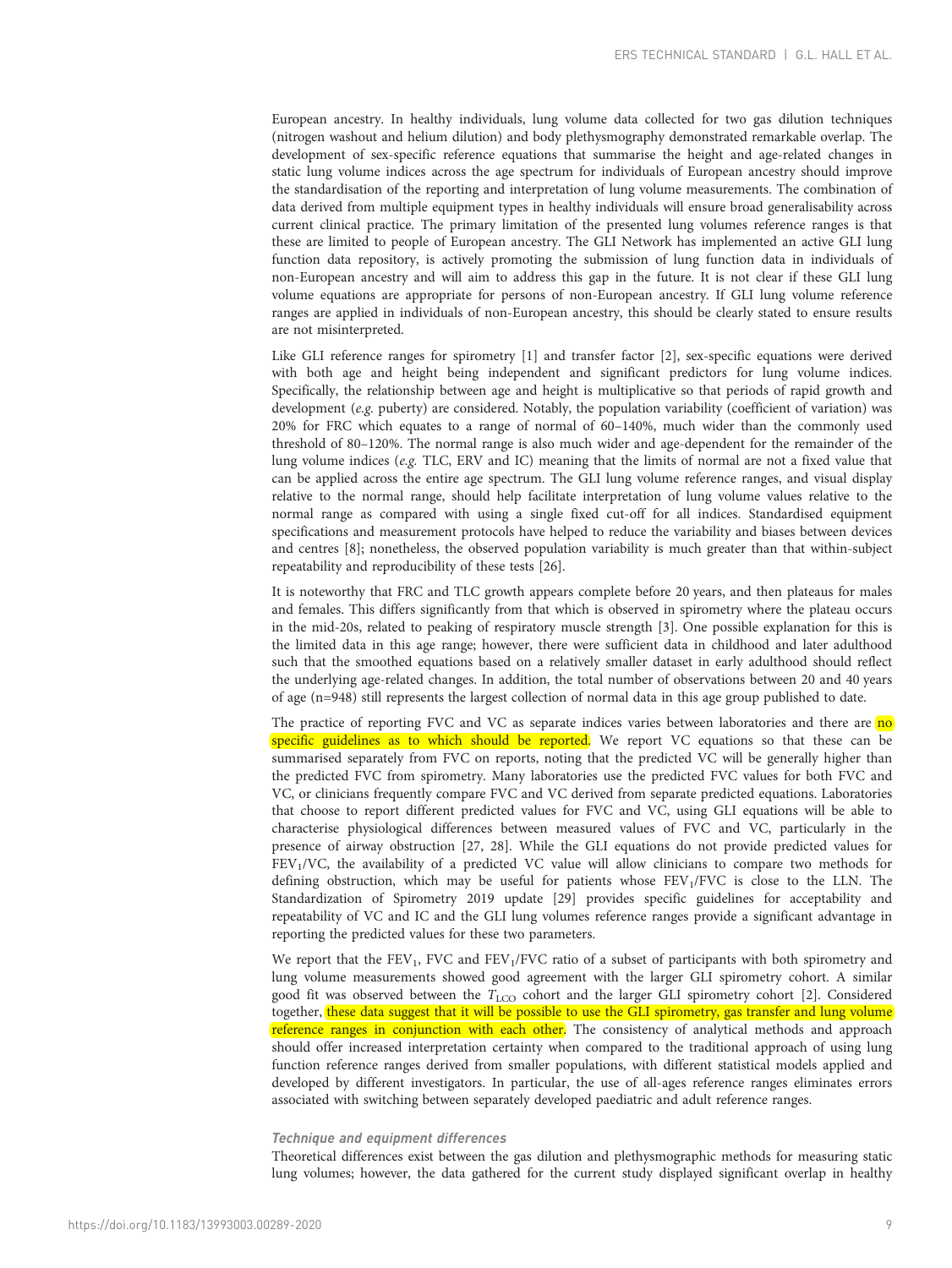individuals. Multiple studies have demonstrated important differences between lung volume methods in patients who have airway obstruction [\[30](#page-11-0)–[34\]](#page-11-0), whereas in studies that measure healthy subjects, as in the GLI data, multiple-breath gas dilution and plethysmography produce small differences that are clinically insignificant. Furthermore, the most recent standardisation and equipment specification efforts have meant that the measurement accuracy of most devices is very good, and demonstrate minimal differences in model systems [\[35](#page-11-0)]. In this study the relative differences in FRC between plethysmography and helium and nitrogen gas dilution techniques were <120 mL and within the technical accuracy of the measurement technique [\[8](#page-11-0)].

#### **Obesity**

The presented GLI lung volume equations include overweight and obese individuals. Obesity may influence both lung function and may be a risk factor for lung disease. Nonetheless, all individuals included in the dataset were nonsmokers without a history of respiratory disease. Furthermore, sensitivity analysis demonstrated minimal differences compared to equations derived for normal-weight subjects only. Reduced FRC (and ERV) and increased RV have been described in overweight and obese individuals [[25](#page-11-0)]; however, the differences in predicted FRC between obese and nonobese groups in our cohort were small [\(supplementary table S4](http://erj.ersjournals.com/lookup/doi/10.1183/13993003.00289-2020.figures-only#fig-data-supplementary-materials) has a worked example of differences in a representative male and female).

Exclusion of overweight and obese individuals would increase the predicted values slightly and would represent "ideal" health and allow assessment of the impact of weight on lung volumes. Conversely, excluding overweight and obese individuals from the derived equations excludes a significant proportion of individuals with no documented evidence of lung disease. These "ideal weight" equations would increase the risk of identifying "abnormalities" in lung function in obese individuals that may not be clinically relevant. If lung volumes are used to confirm restrictive disease, then the inclusion of obese individuals in the normative data is unlikely to impact interpretation. If the lung volume measurement is used to determine if there is air trapping, abdominal adiposity will affect FRC values such that they are reduced.

# Comparison with existing reference equations

The 2005 ATS/ERS interpretation document [[7](#page-11-0)] outlined 16 lung volume reference ranges, but did not make specific recommendations regarding which equations should be used for specific populations. Widely used equations, such as the ECSC, GOLDMAN and BECKLAKE [[14](#page-11-0)] and others are limited because they are only available for adults [[15](#page-11-0), [17\]](#page-11-0). The currently available paediatric reference equations do not adequately deal with changes during puberty or the continuum between paediatric and adult equations, resulting in discontinuous breaks at arbitrary points [\[16\]](#page-11-0). Overall, the GLI equations for FRC and TLC aligned well with previously published equations, especially for children. The biggest differences were observed for RV and RV/TLC equations. The observed differences are likely to influence clinical practice, as individuals previously identified as normal or "abnormal" may have a different interpretation using the GLI lung volume equations. Recalculation of historical measurements will be necessary to avoid misinterpretation of changes in an individual patient's predicted lung function.

#### Implementation

The format of the GLI lung volume reference ranges are identical to the GLI spirometry and gas transfer equations, which will facilitate implementation into many devices which already have the GLI lung function equations programmed. The prediction equations [\(table 3\)](#page-4-0) and look-up tables and an online calculator [\(www.lungfunction.org\)](http://www.lungfunction.org) are provided, and a worked example is included in the [supplementary](http://erj.ersjournals.com/lookup/doi/10.1183/13993003.00289-2020.figures-only#fig-data-supplementary-materials) [material](http://erj.ersjournals.com/lookup/doi/10.1183/13993003.00289-2020.figures-only#fig-data-supplementary-materials). Health professionals need to carefully consider the impact of changing their current reference ranges on patient care [\[36](#page-11-0)]. Changing from currently utilised reference ranges (for example ECSC) to the GLI reference range will probably lead to differences in the proportion of patients classified as having abnormal lung function. Studies of this issue have been reported for spirometry [[37](#page-11-0), [38](#page-11-0)] and the single-breath gas transfer test [\[39](#page-11-0)–[41](#page-11-0)] and all have broadly noted that the impact of changing to GLI equations for these tests varies with age and sex and can impact on the potential eligibility for treatments [[42](#page-11-0)]. Studies assessing the impact of switching to the GLI lung volume equations will be required to help inform health professionals and their patients.

#### Limitations

The derived GLI lung volume reference equations are from participants of European ancestry and may not be appropriate for individuals of non-European ancestry. The data available for collation by the GLI lung volumes task force is not inclusive of all published lung volume data in healthy participants. The task force contacted corresponding authors of all published studies and advertised the opportunity to submit data through international and national respiratory societies. However, some centres declined or were unable to gain appropriate approvals to submit their published data. The increased move to open access to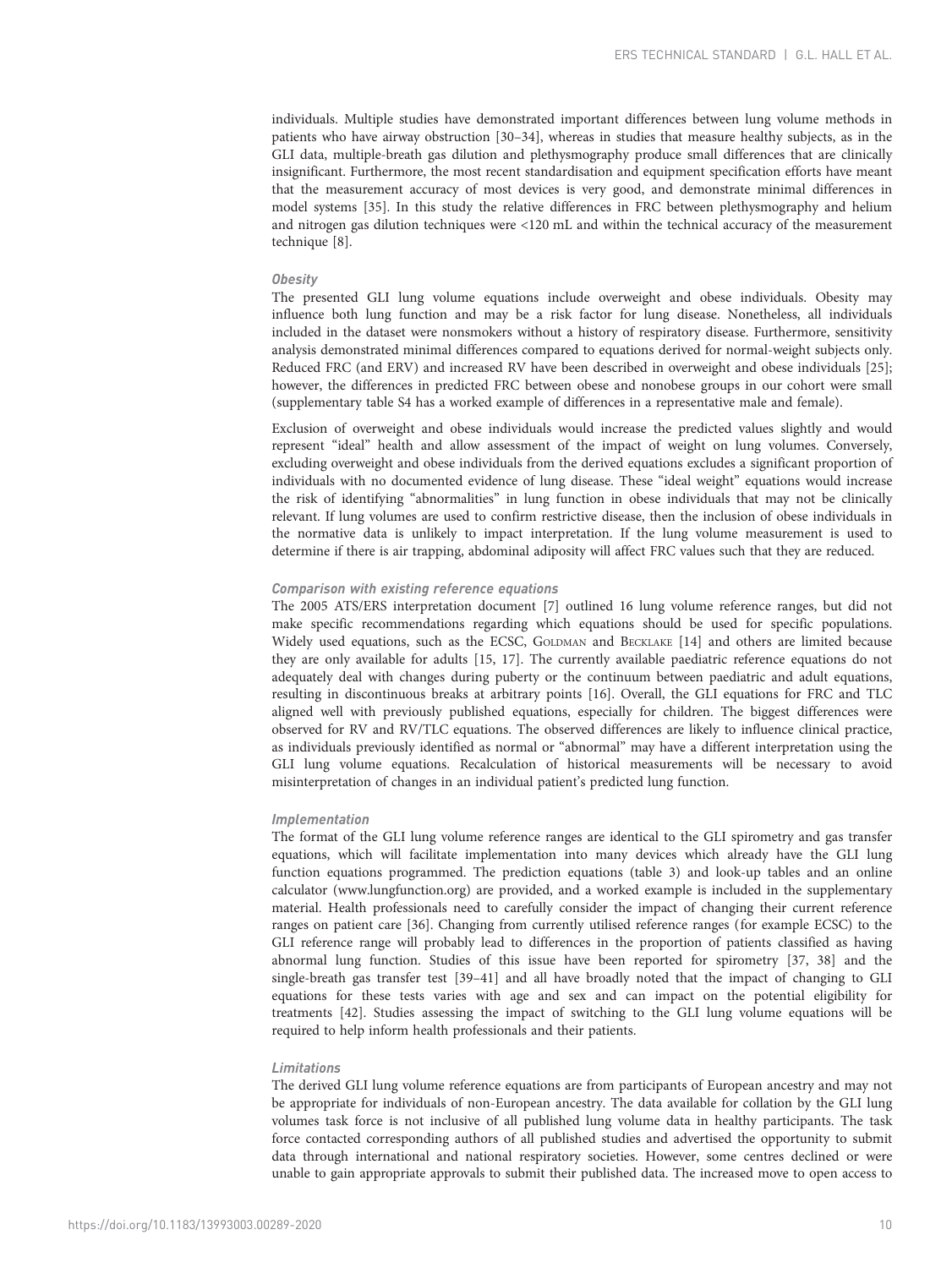<span id="page-10-0"></span>data collected as part of publicly funded research should reduce the impact of this issue in the future. In this study a single centre contributed nearly half of the data. While this represents a large relative contribution, both the spirometry and  $T_{\text{LCO}}$  datasets comprised many small datasets and one or two large datasets. In all instances the range of data observed in the smaller datasets were contained within the range of the large dataset. Although this could represent a bias towards a single equipment or centre, the data do not support this [\(supplementary figure S8\)](http://erj.ersjournals.com/lookup/doi/10.1183/13993003.00289-2020.figures-only#fig-data-supplementary-materials). There is the potential for this inherent bias to impact the derived reference equations, especially when systematic equipment or protocol differences may influence results. Ideally, multiple large datasets would be available; however, the current GLI lung volumes equations, although imperfect, represent a significant step towards standardised reporting and interpretation. There were limited data for RV in children and young adults. Until more data are available, we recommend the equations for RV and RV/TLC should be applied with caution in children and young adults. The GLI data repository is now open and accepting additional datasets, with the aim to routinely validate and update existing equations as needed.

#### Conclusions

The ERS GLI reference values for lung volumes provide all-ages generalisable reference to standardise the reporting and interpretation of lung volumes measurements in European ancestry populations. Data from non-European ancestries are urgently required to allow the expansion of these equations for the global population.

Acknowledgements: The authors offer their sincere thanks to all the staff and participants at each of the participating centres for their contributions to the collection of the original data and for generously sharing their data with the GLI Network, and to Kim Carter of Telethon Kids Institute and Data Analysis Australia (Perth, Australia) for his assistance in developing and managing the data repository platform. We would like to thank Celine Genton and her team from the European Respiratory Society for their support of the GLI Network.

The contributing GLI Network members (in alphabetical order) include: Bert Arets, University Medical Centre, Utrecht, the Netherlands; Helmi Ben Saad, Faculty of Medicine of Sousse, Sousse, Tunisia; Simona Costanzo, IRCCS Neuromed, Pozzilli, Italy; Rachel Foong, Telethon Kids Institute, Perth, Australia; Monika Gappa, Marienhospital, Wesel, Germany; Francisco Garcia-Rio, Hospital Universitario La Paz, Madrid, Spain; Laura Gochicoa-Rangel, Instituto Nacional de Enfermedades Respiratorias, Mexico City, Mexico; Licia Iacoviello, IRCCS Neuromed, Pozzilli, Italy, and University of Insubria, Varese, Italy; Philipp Latzin, Bern University Hospital, Berne, Switzerland; Pablo Ferrer Lopez, Papeete, French Polynesia; Sooky Lum, Institute of Child Health, London, UK; Fabrice Rannou, Centre hospitalier universitaire de Brest, Brest, France; Shannon Simpson, Telethon Kids Institute, Perth, Australia; Maureen Verheggen, Perth Children's Hospital, Perth, Australia; Debbie Zagami, Gold Coast Hospital and Health Service Southport, Australia; and Gerald Zavorsky, University of California – Davis Medical Center, USA. The GLI Executive (in alphabetical order) include: Brendan Cooper, Queen Elizabeth Hospital, Birmingham, UK; Carlos Fragoso, Yale School of Medicine, New Haven, USA; Laura Gochicoa Rangel, Instituto Nacional de Enfermedades Respiratorias, Mexico City, Mexico; Graham Hall, Telethon Kids Institute and Curtin University, Perth, Australia; Alexander John Henderson, University of Bristol, Bristol, UK; Thi Tuyet Lan Le, University Medical Center, Hồ Chí Minh City, Vietnam; Refiloe Masekela, University of KwaZulu-Natal, Durban, South Africa; Gail McAvay, Yale School of Medicine, New Haven, USA; Meredith McCormack, Harvard Medical School, Boston, USA; Pippa Powell, European Lung Foundation, Sheffield, UK; Sanja Stanojevic, Hospital for Sick Children, Toronto, Canada; and Irene Steenbruggen, Isala Klinieken, Zwolle, the Netherlands.

Conflict of interest: G.L. Hall reports grants from European Respiratory Society, during the conduct of the study; other (equipment loan) from Ndd, outside the submitted work. N. Filipow has nothing to disclose. G. Ruppel reports personal fees for lectures from MGC Diagnostics, outside the submitted work. T. Okitika has nothing to disclose. B. Thompson reports grants from European Respiratory Society, during the conduct of the study. J. Kirkby has nothing to disclose. I. Steenbruggen has nothing to disclose. B.G. Cooper has nothing to disclose. S. Stanojevic reports other (task force contribution to the statistical analyses) from ERS, during the conduct of the study.

Support statement: The ERS GLI lung volume task force was funded by the European Respiratory Society with in-kind support from Telethon Kids Institute and Curtin University in Perth, Australia and the Sick Kids Research Institute in Toronto, Canada. Funding information for this article has been deposited with the [Crossref Funder Registry](https://www.crossref.org/services/funder-registry/).

#### References

- 1 Quanjer PH, Stanojevic S, Cole TJ, et al. Multi-ethnic reference values for spirometry for the 3–95-yr age range: the global lung function 2012 equations. Eur Respir J 2012; 40: 1324–1343.
- 2 Stanojevic S, Graham BL, Cooper BG, et al. Official ERS technical standards: Global Lung Function Initiative reference values for the carbon monoxide transfer factor for Caucasians. Eur Respir J 2017; 50: 170010.
- 3 Quanjer PH, Stanojevic S, Stocks J, et al. Changes in the FEV<sub>1</sub>/FVC ratio during childhood and adolescence: an intercontinental study. Eur Respir J 2010; 36: 1391–1399.
- 4 Hall GL, Stanojevic S, GLI Network Executive. The Global Lung Function Initiative (GLI) Network ERS Clinical Research Collaboration: how international collaboration can shape clinical practice. Eur Respir J 2019; 53: 1802277. 5 Stanojevic S, Stocks J, Bountziouka V, et al. The impact of switching to the new global lung function initiative
- equations on spirometry results in the UK CF registry. J Cyst Fibros 2014; 13: 319–327.
- 6 Wapenaar M, Miedema JR, Lammering CJ, et al. The impact of the new Global Lung Function Initiative  $T_{\rm LCO}$ reference values on trial inclusion for patients with idiopathic pulmonary fibrosis. Eur Respir J 2019; 53: 1801895.